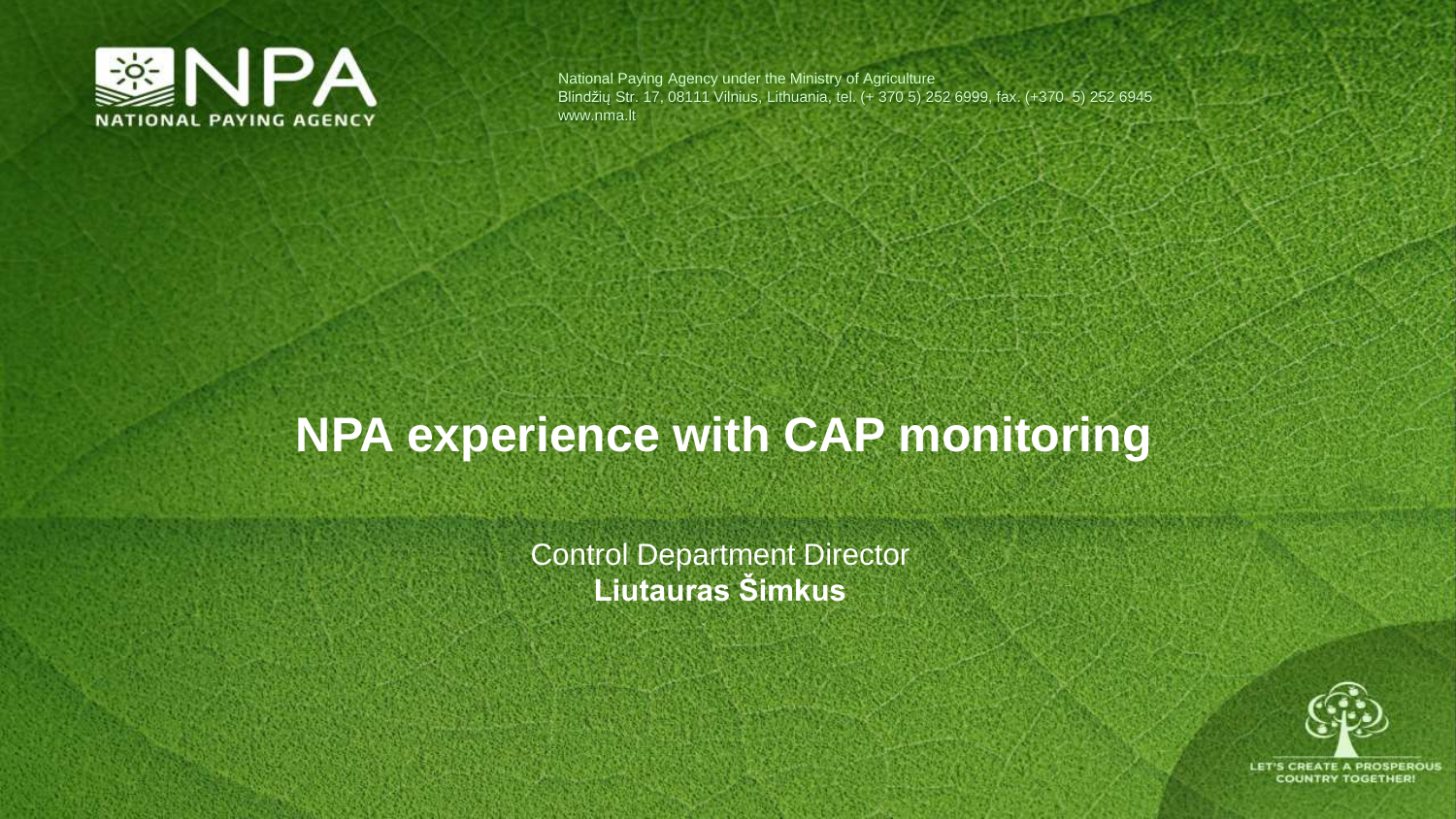

# **National Paying Agency**

• **Main Expertise:** manage state and European Union (EU) support for agriculture, rural development and fisheries as well as is responsible for all IACS controls in Lithuania. Over 200 support measures and activities, more than **130,000 applicants** and beneficiaries who receive over EUR 900 million of support each year.

• **Main tools**: NPA developed all necessary elements of software and registers (100% geo-spatial applications, e-documents forms, statistical reports etc.) including robotic software for the evaluation of applications

• **External projects**: finalized – Re.CAP, EO4AGRI, Sen4CAP. Ongoing -



LET'S CREATE A PROSPEROUR COUNTRY TOOFFUEL

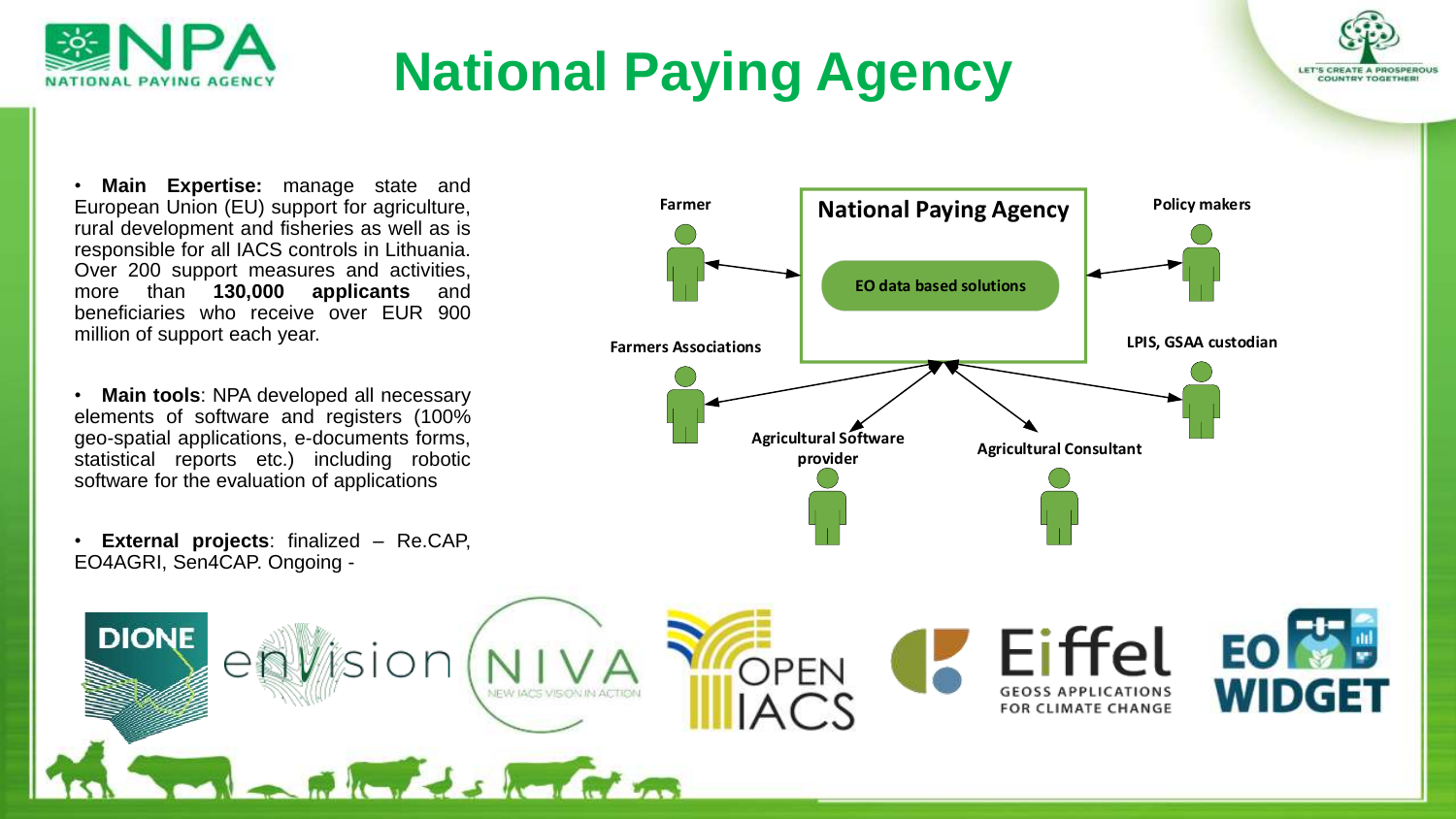



#### **Usage of satellite observation results**

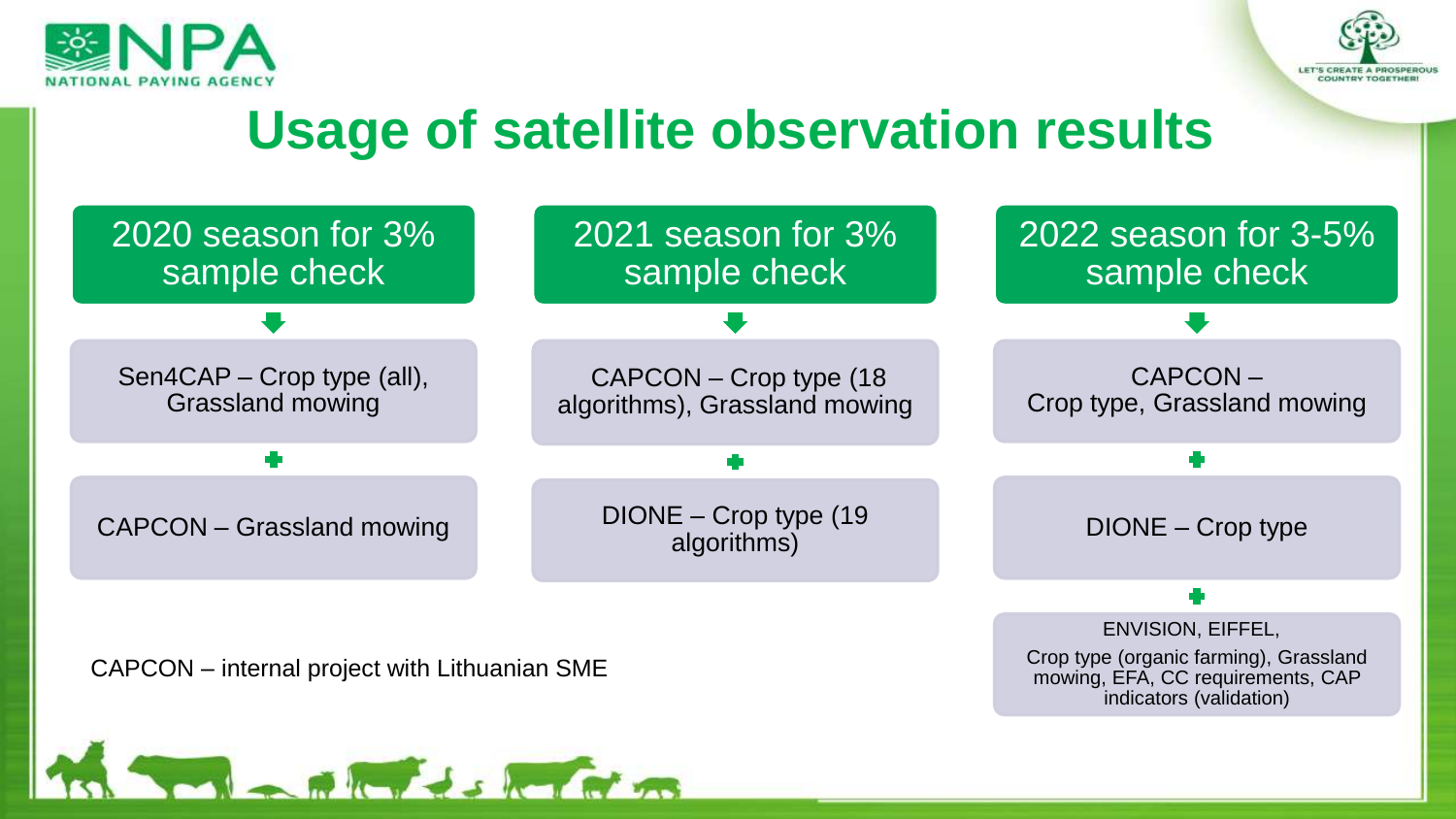



## **In-house monitoring solution timeline**



Saved working hours on field visits by using green fields – 6 500 hours

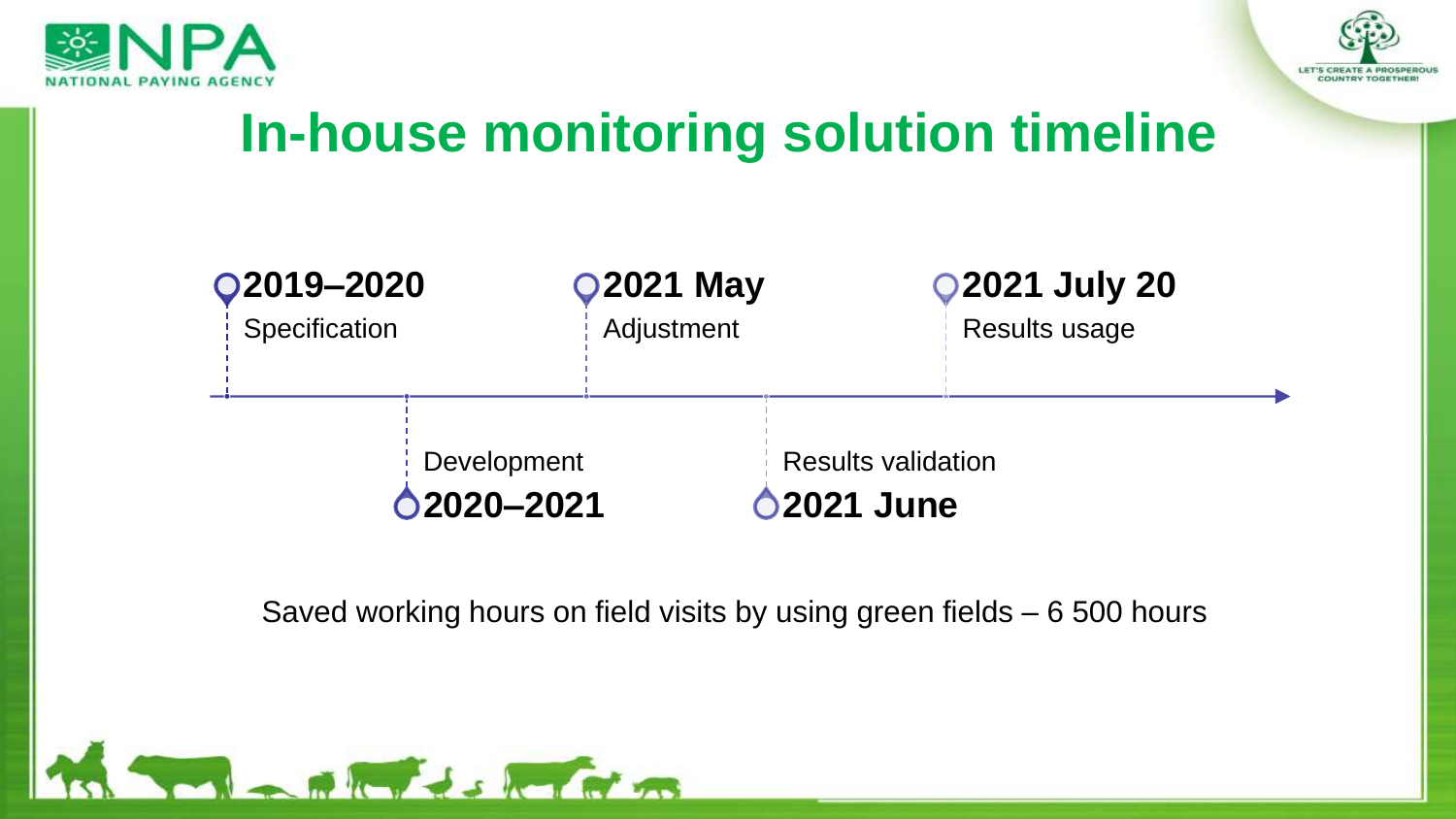



module

### **In-house solution parts**



- No Sentinel data stored within NPA;
- Provide declared parcel data and receive result value for each field;
- Fully integrated new modules in line with current NPA system;
- Option to combine results of several algorithms via Monitoring administration module;
- Integrated traffic light rules in line with administration and control systems;
- Results validation methodology based on collected *in-situ* data.

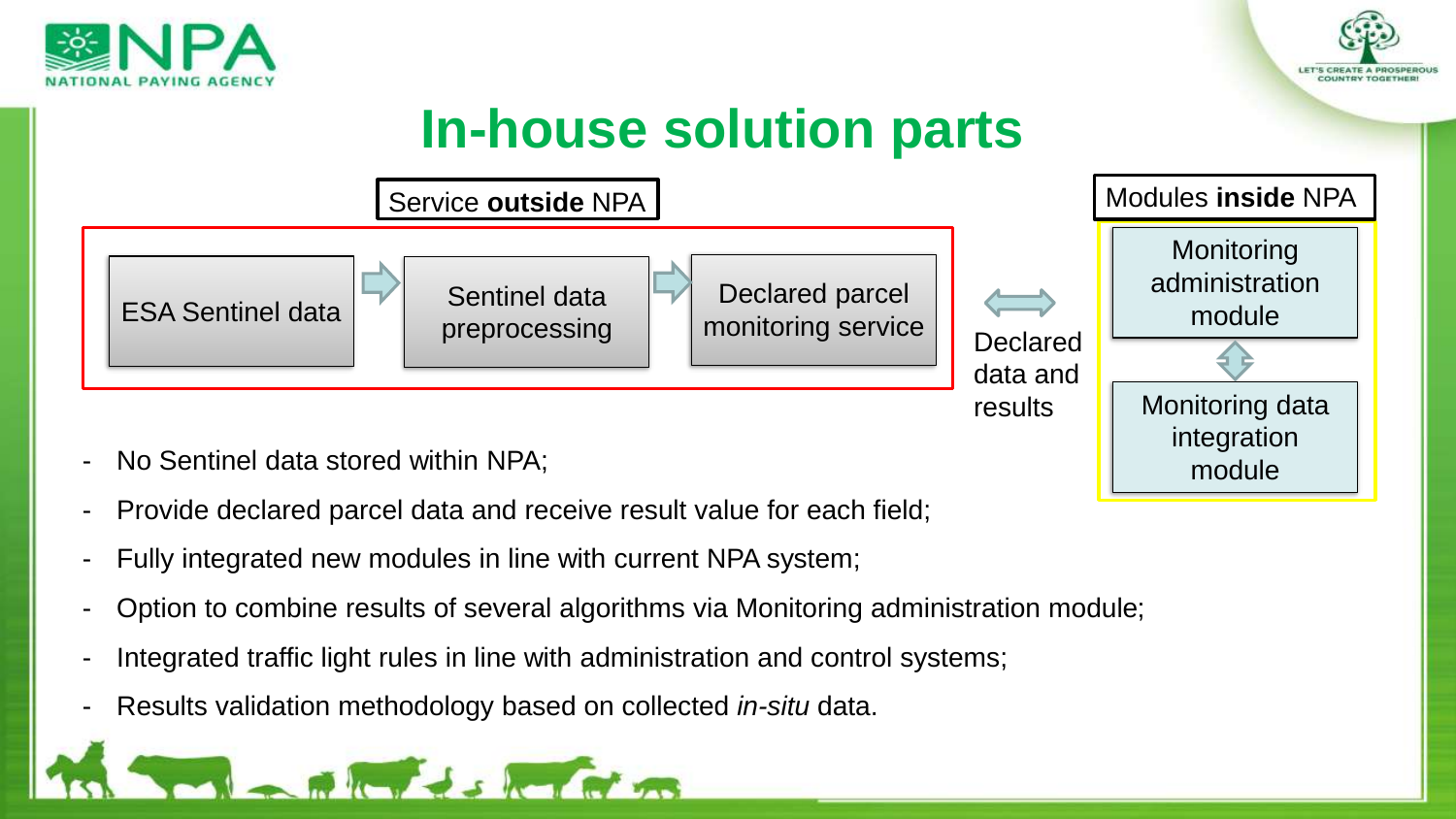



## **Algorithms developed until now**

Sentinel 1 as primary and S2 as secondary input data

**CITY SIGHT AT THE** 

- 24 algorithms in use
- 4 algorithms under development

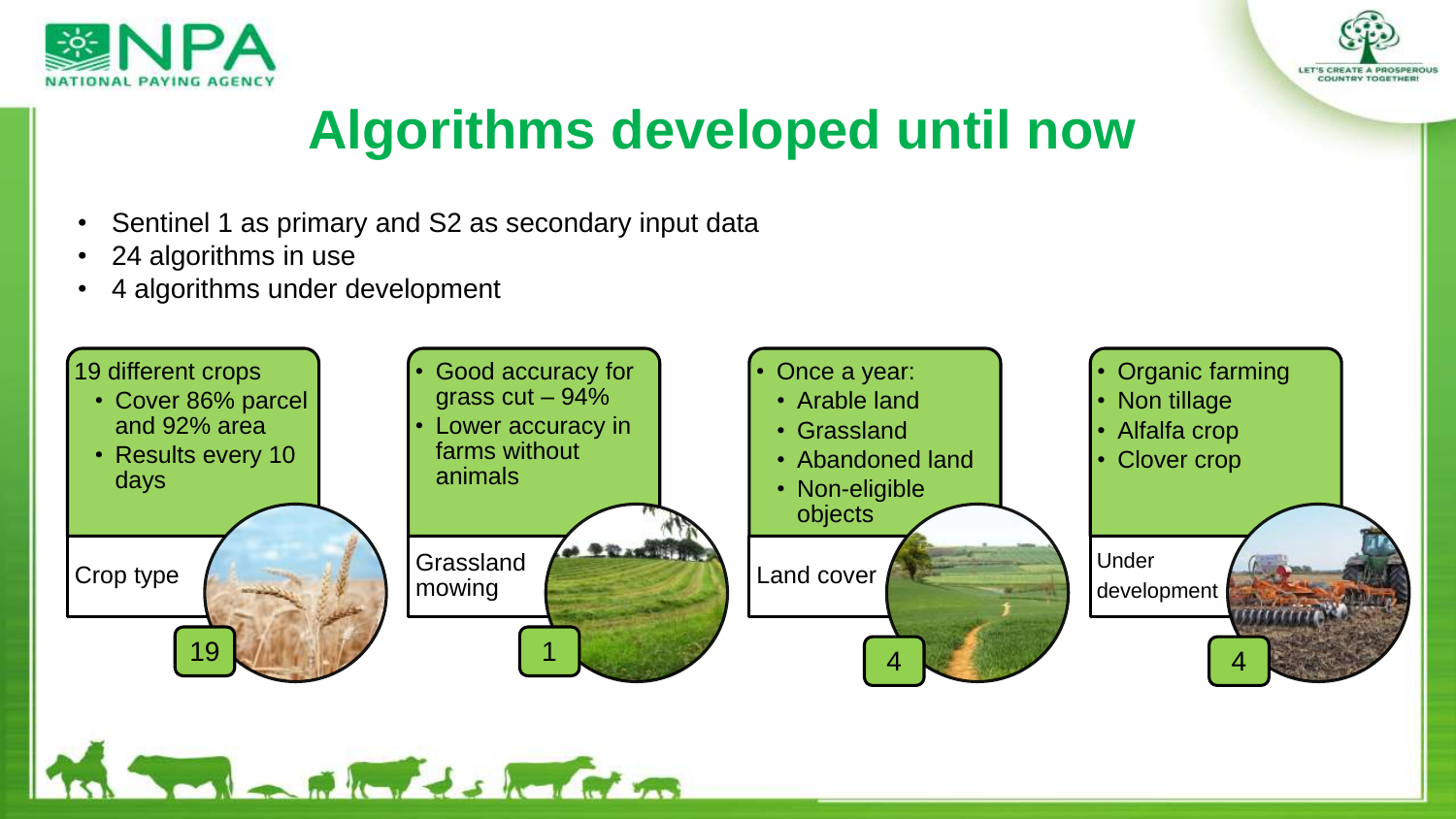







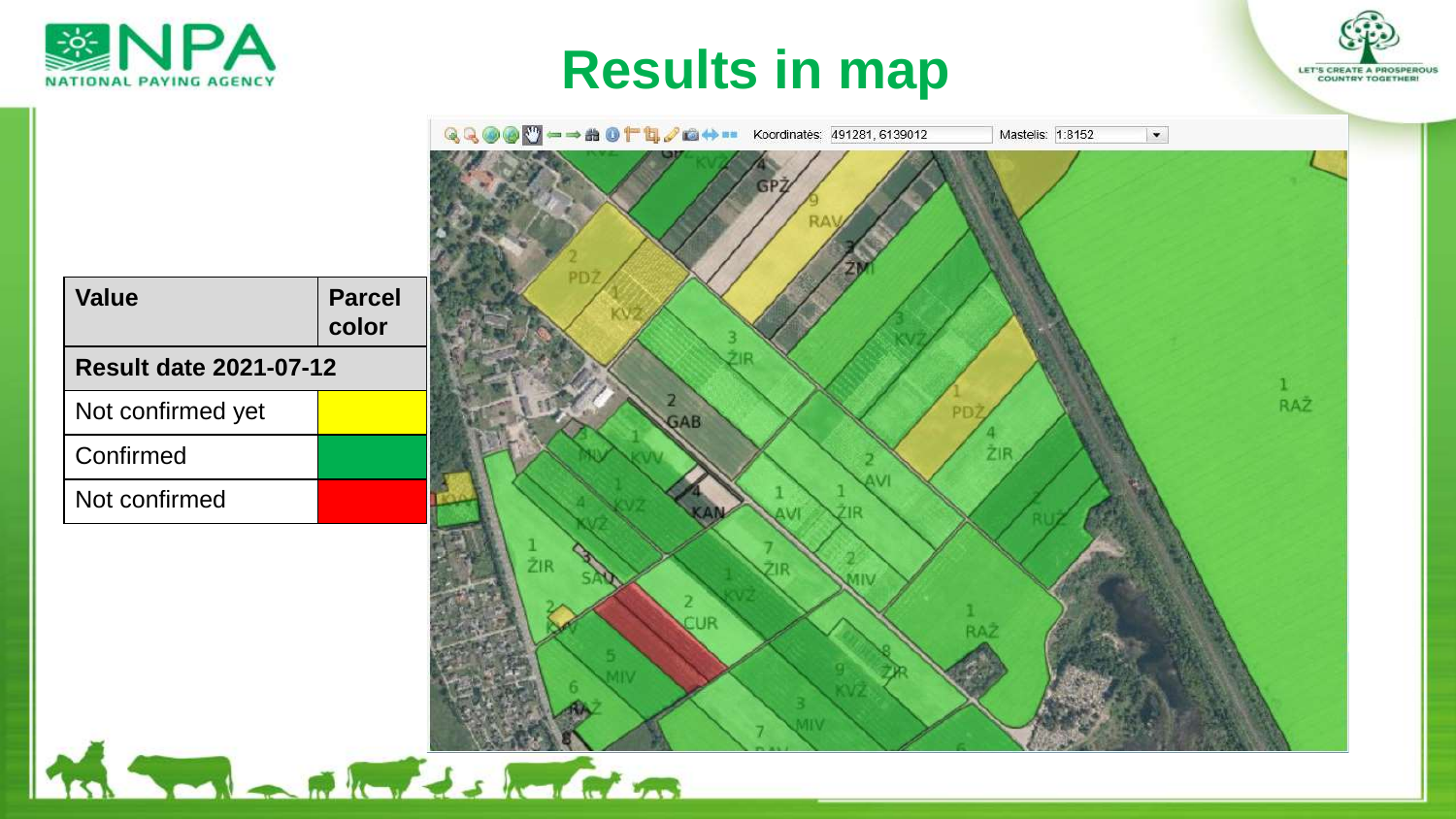

#### **Mobile app NMA agro**



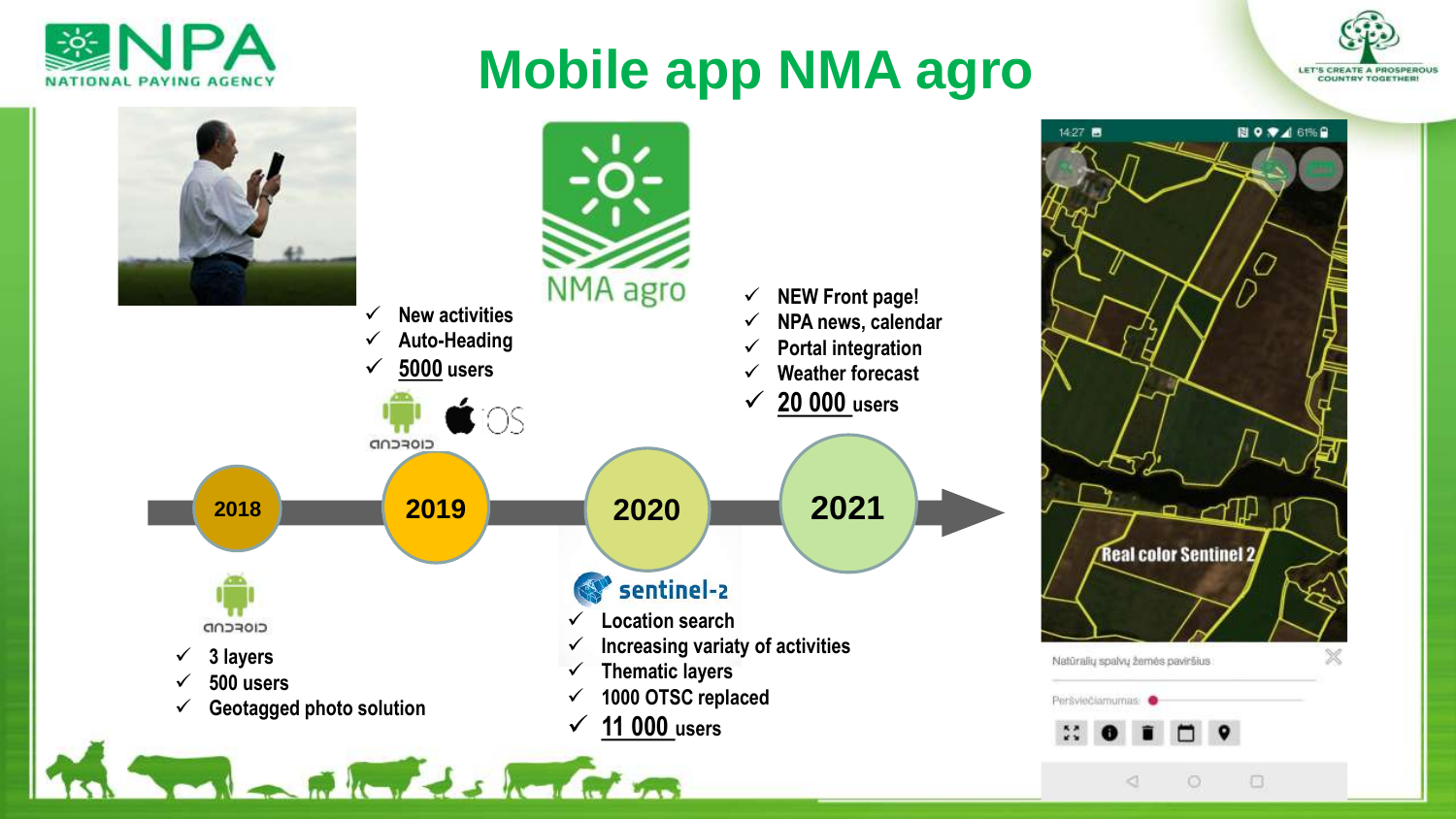



#### **Lessons learned**

- Only 48% of 3 % selected OTSC parcels in 2021 could be monitored;
- New national legislation rules with non-monitorable eligibility criteria increased the number of field visits and greatly decreased the effectiveness of the algorithms;
- Algorithm code (and specification) has to be in PA ownership;
- Algorithm results validation based on JRC guidelines easier than expected;
- IACS software development/update for data incorporation into IACS processes harder than expected;
- Results from the different algorithm providers let to compare, share insights and raise the overall quality.

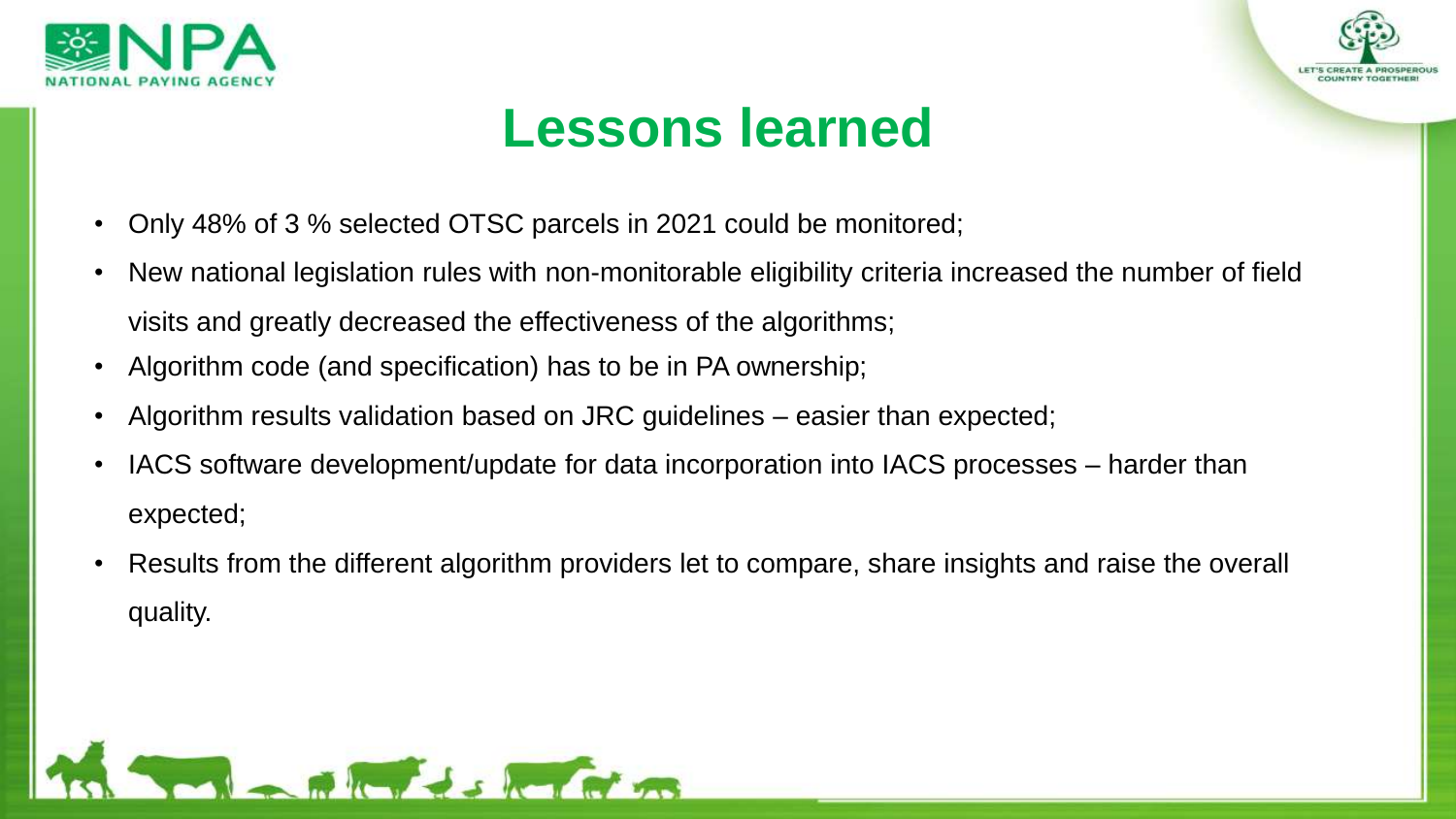





- Continue algorithms development
- Go operationally from 2023 season on full scale AMS
- Add monitoring results to NPA portal and mobile app
- Use external projects tools and move from testing to deployment